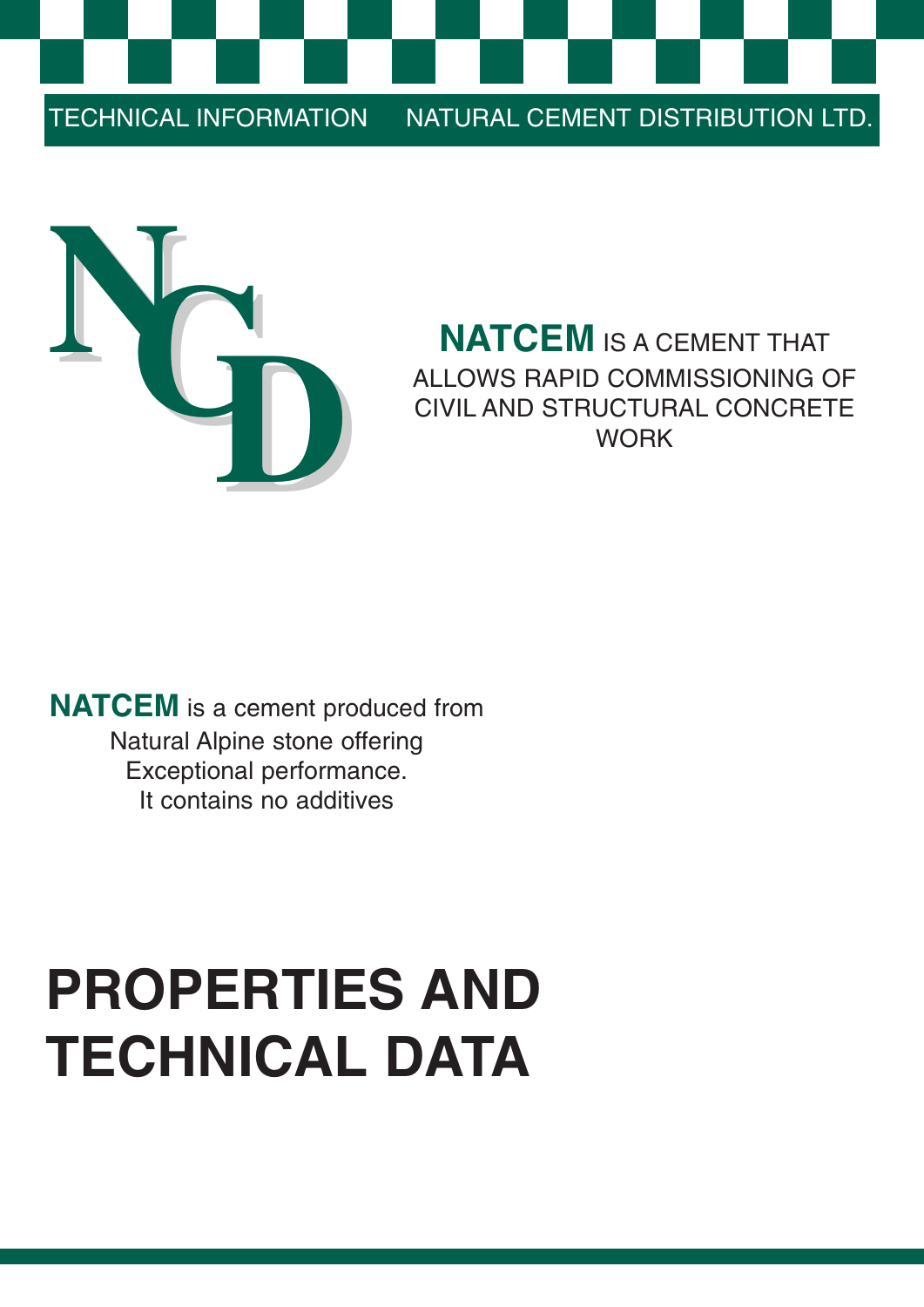## **TECHNICAL CHARACTERISTICS**

### **CHEMICAL ANALYSIS IN ACCORDANCE WITH NF1 EN 196-2**

MAIN CONSTITUENTS (%)

|                           | ∟.∪.⊥.                                  | AI203 | $\cdot \cap \cap$<br>uau | <b>Si02</b>              | nnn<br>ასა | Fe203  | Mg0 |
|---------------------------|-----------------------------------------|-------|--------------------------|--------------------------|------------|--------|-----|
| Typical average<br>values | $\mathbf{r}$<br>$\overline{\mathsf{u}}$ | $n-$  | $48 - 51$                | $7 - 30$<br>∩¬<br>$\sim$ | 4-t        | $\sim$ |     |

#### **PARTICLE SIZE DISTRIBUTION**

| $\vert$ Particle grading $(\mu)$ | 1.5                                                                                                                                                                |  | 6 | 8 | 12 | 16 | 24 | 32 | 48 | 64   | 96  |
|----------------------------------|--------------------------------------------------------------------------------------------------------------------------------------------------------------------|--|---|---|----|----|----|----|----|------|-----|
| Minimum (%)                      | $9.15$   11.02   14.2   20.3   26.6   34.4   40.2   48.1   54.7   65.4   72.9   80                                                                                 |  |   |   |    |    |    |    |    | 88.9 | 100 |
| Maximum (%)                      | $\vert$ 14.12 16.76 21.4 $\vert$ 28.1 $\vert$ 35.3 $\vert$ 44.1 $\vert$ 50.8 $\vert$ 57.8 $\vert$ 64.6 $\vert$ 72.7 $\vert$ 79.1 $\vert$ 89.7 $\vert$ 93.6 $\vert$ |  |   |   |    |    |    |    |    |      | 100 |

#### **PHYSICAL DATA TYPICAL AVERAGE VALUES**

Bulk density (cement powder)  $\cdot$  0.69 - 0.73 g/cm<sup>3</sup> True density : 2.9 g/cm<sup>3</sup> Fineness : Blaine specific surface area (to  $NF<sup>1</sup> EN 196-6$ ) Laser particle size analysis - median diameter  $\cdot$  8 - 12 µ Laser particle size analysis - fraction larger than 90

#### **HYDRAULIC PROPERTIES SETTING TIME**

Mortar complying with NF P 15-401, using the following modified mix : Cement/sand ratio = 1/2 Water/cement ration  $= 0.40$ Sand (complying with AFNOR<sup>2</sup> P 15-403) content = 1350 g NATCEM cement content  $= 675$  g Water content  $= 270$  g Setting in accordance with NF P 15-431 : setting time measured at 20 °C using VICAT needle method :

|                         | Start of set    | End of set    |
|-------------------------|-----------------|---------------|
| Typical average values: | $1'30" - 2'30"$ | $1'00"$ later |

*See page 7 : ADJUSTING THE SET*

<sup>1</sup> NF = Norme Française (French Standard).

<sup>2</sup> AFNOR = Association Française de Normalisation (French Standards Institution).

 $: 8000 - 10000$  cm<sup>2</sup>/g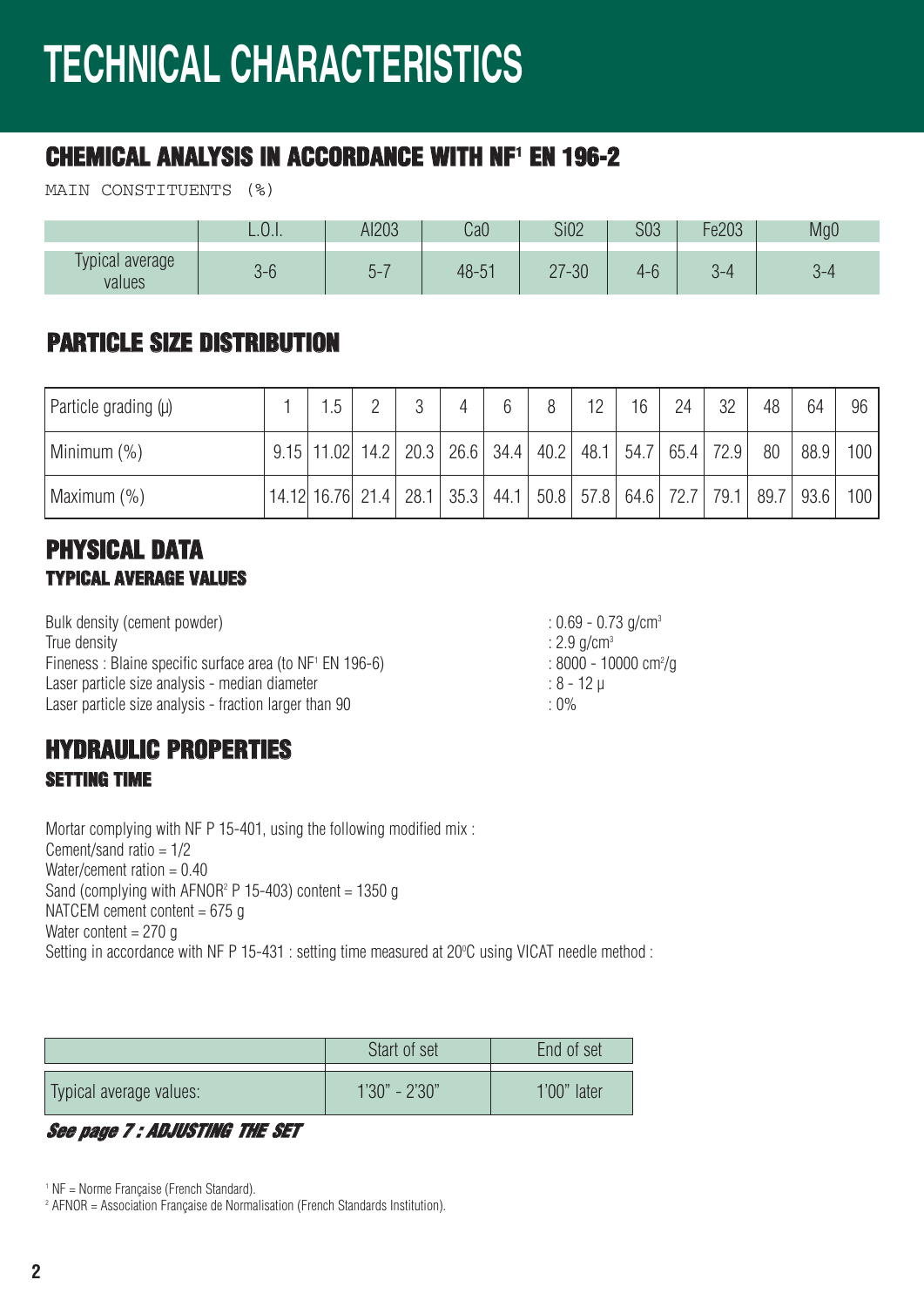#### **MORTAR**

#### **CHARACTERISTIC STRENGTHS**

In accordance with AFNOR Standard EN 196-1, using a standardised mix :

**●** Cement/sand ratio = 1/2 (Sand complying with AFNOR Standard) ; Water/cement ratio = 0.40

| <b>Time periods</b> | <b>Typical average values in MPa</b> |                          |
|---------------------|--------------------------------------|--------------------------|
|                     | <b>Compressive strength</b>          | <b>Flexible strength</b> |
| $15$ min            | 5                                    |                          |
| 1 <sub>h</sub>      |                                      | 1,5                      |
| 3 <sub>h</sub>      | 9                                    | ŋ                        |
| 1 day               | 16                                   | 3                        |
| 7 days              | 27                                   | 3,5                      |
| 28 days             | 51                                   | 6                        |
| 91 days             | 70                                   |                          |
| 6 months            | 75                                   | 8                        |
| 1 year              | 83                                   | 9                        |

Steady increase in **Compressive strength** over 1 year and thereafter

#### **SHRINKAGE**

In accordance with AFNOR Standard EN 196-1, using a standardised mix :

- Cement/sand ratio = 1/2 (Sand complying with AFNOR Standard); Water/cement ratio = 0.40. At end of set : demoulding and initial measurements taken.
- **●** Shrinkage 300 550 µ measured between end of set and 28 days.

#### **CAST CONCRETE - CEBTP3 TESTS 3114/6/883**

On cast concrete: Cement content : 590 kg/m<sup>3</sup> of concrete placed. Water/cement ratio = 0.39. Aggregate grading = 0/20 mm. Setting retarded by addition of citric acid (0.6%) and plasticizer (1%). At 20 °C, standard slump = 10.5 cm.

| <b>COMPRESSIVE STRENGTH</b>      |  |     |      |         |         |  |  |  |  |
|----------------------------------|--|-----|------|---------|---------|--|--|--|--|
| lime periods                     |  | 24. | days | 28 days | 90 days |  |  |  |  |
| Typical average values in MPa 12 |  |     |      |         |         |  |  |  |  |

#### **SHRINKAGE : 323 µ at 28 days**

#### **SHOTCRETE**

| <b>NATCEM</b>          | Ambient |      | Compressive strength of a 10 x 10cm cube |      |         |         |           |  |  |
|------------------------|---------|------|------------------------------------------|------|---------|---------|-----------|--|--|
| cement factor temp. °C |         |      | (average strength of 3 cubes in MPa)     |      |         |         |           |  |  |
|                        |         |      | 5h                                       | 24 h | davs    | 28 days | $60$ days |  |  |
| $350 \text{ kg/m}^3$   | 25      | 9.5  | $n.m.*$                                  | 21   | $n.m.*$ | 39      | $n.m.*$   |  |  |
| 450 kg/ $m^3$          | 13      | 15.8 | 18.3                                     | 31   | 33.7    | 56.3    | 57.5      |  |  |

#### \*n.m. : not measured **HEAT OF HYDRATION**

Measured using a Langavant calorimeter in accordance with NF P15-436, modified as per NF P15-314, the heat of hydration lies in the range : 70 - 150 J/g after 1 hr, or 17 - 36 cal/g after 1 hr.

### **SUITABILITY FOR FOOD INDUSTRY APPLICATIONS**

**NATCEM** may be used in food industry facilities; it is fully endorsed by CRECEP<sup>4</sup> Ville de Paris Approval 92 MAT 036 of 04/05/93.

- Result of relevant analyses : Quick screening test : Satisfactory
	- **•** Test for cytotoxicity: Satisfactory
	- Analytical fine screening test : Satisfactory
	-

<sup>3</sup> CEBTP = Centre d'Etudes pour le Batiment et let Travaux Publics (French Building Research Centre).<br><sup>4</sup> CRECEP = Centre de Recherche et de Controle des Eaux de Paris (Paris Water Research and Testing Unit).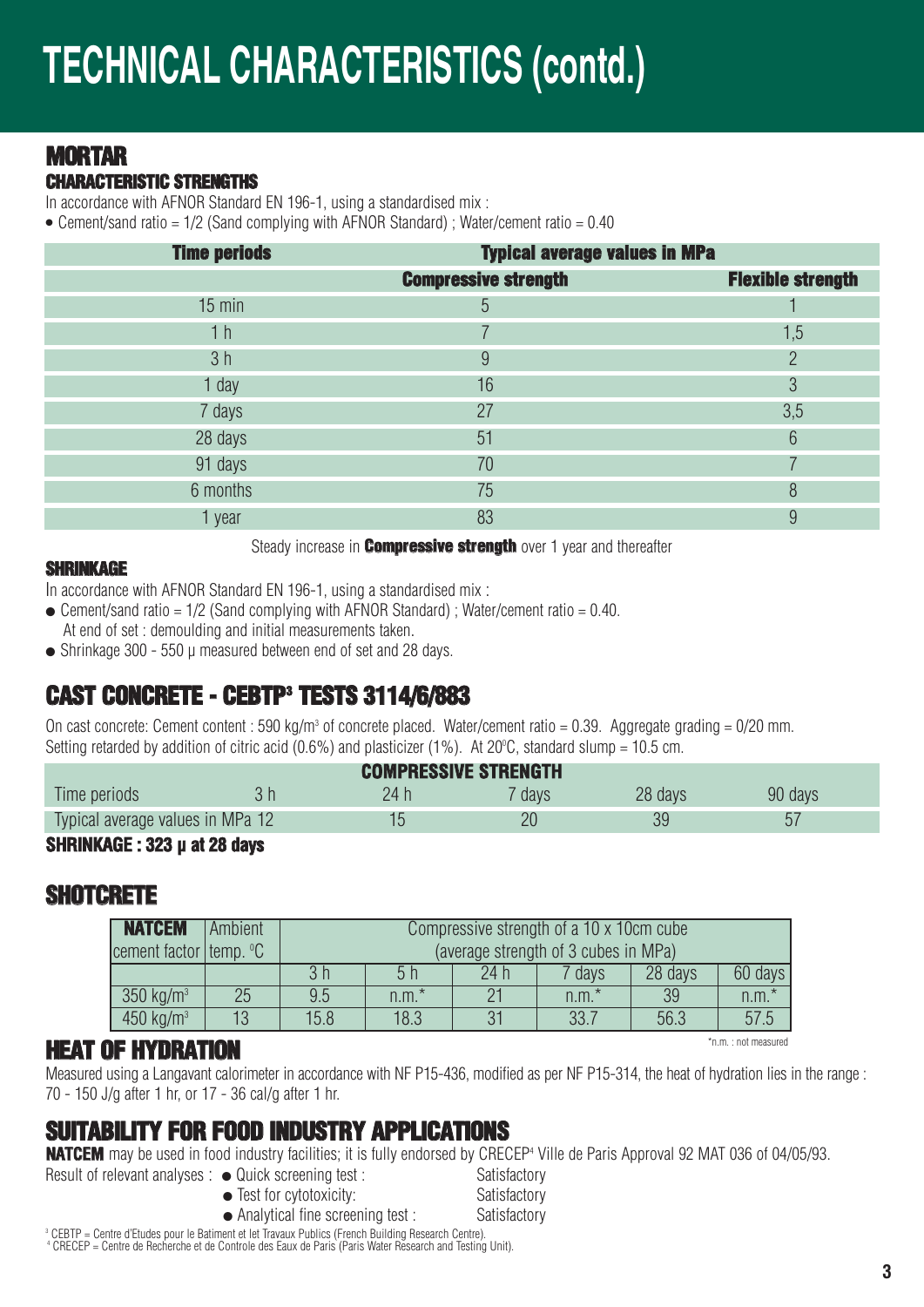## **TECHNICAL CHARACTERISTICS (contd.)**

#### **CHEMICAL ATTACK**



#### **RESISTANCE TO SEAWATER AND SULPHATED WATER**

in accordance with NF P 18 837 Standard (special products intended for hydraulic binder-based concrete work) (C.E.B.T.P. Test No. 3114.6.883)

| Mix designation                                                |          | Expansion in $\mu$ |          |                 |  |
|----------------------------------------------------------------|----------|--------------------|----------|-----------------|--|
|                                                                | Age      | Fresh water        | Seawater | Sulphated water |  |
| <b>NATCEM</b> + 0.3 % citric acid,<br>1/2 mortar, $w/c = 0.40$ | 7 days   | 13                 |          | 13              |  |
|                                                                | 28 days  | 13                 | 37       | 30              |  |
|                                                                | 3 months | 40                 | 120      | 70              |  |
|                                                                | 6 months | 40                 | 133      | 70              |  |
|                                                                | 7 days   |                    | 73       | 23              |  |
| 0.P.C. CEM 1 52.5                                              | 28 days  | 23                 | 227      | 83              |  |
| 1/3 mortar, $w/c = 0.33$                                       | 3 months | 97                 | 1147     | 235             |  |
|                                                                | 6 months | 97                 | 2047     | 360             |  |

According to the **NF P 18 821** Standard covering standard guaranteed properties for special products intended for hydraulic binder-based concrete work : "After six months immersed in fresh water, the elongation of test specimens shall be **less than or equal to 400 µ**. After six months immersed in either seawater or sulphated water, the elongation of test specimens shall be **less than or equal to 600 µ.**"

#### **BONDING OF NATCEM CEMENT-BASED CONCRETES TO STEEL REINFORCEMENT**

(C.E.B.T.P. Test No. 3114.6.883 in accordance with the RILEM<sup>5</sup> recommendation RC 6) Test using 20 mm dia. high tensile deformed bar (Fe500) :

|                                                                                            | Max. tensile 28-day comp. |       | <b>Bond</b> | Reference              |
|--------------------------------------------------------------------------------------------|---------------------------|-------|-------------|------------------------|
|                                                                                            | force (kN) strength       |       |             | strength bond strength |
|                                                                                            |                           | (MPa) | (MPa)       | $(MPa)^*$              |
| Cast concrete with a 600 kg/m <sup>3</sup> <b>NATCEM</b> cement factor                     | 120.2                     | 38.8  | 19.1        | 14.8                   |
| Cast reference concrete with a 400 Kg/m <sup>3</sup> O.P.C. CEM I 52.5 cement factor 117.7 |                           | 46.6  | 18.7        | 12.0                   |

\* The reference bond strength is corrected to correspond with a 30 MPa compressive strength.

<sup>5</sup> RILEM = Reunion Internationale des Laboratoires d'Essais de Recherche sur lest Materiaux de Construction, octobre 1973. (International Meeting of Construction Materials Research Laboratories, October 1973).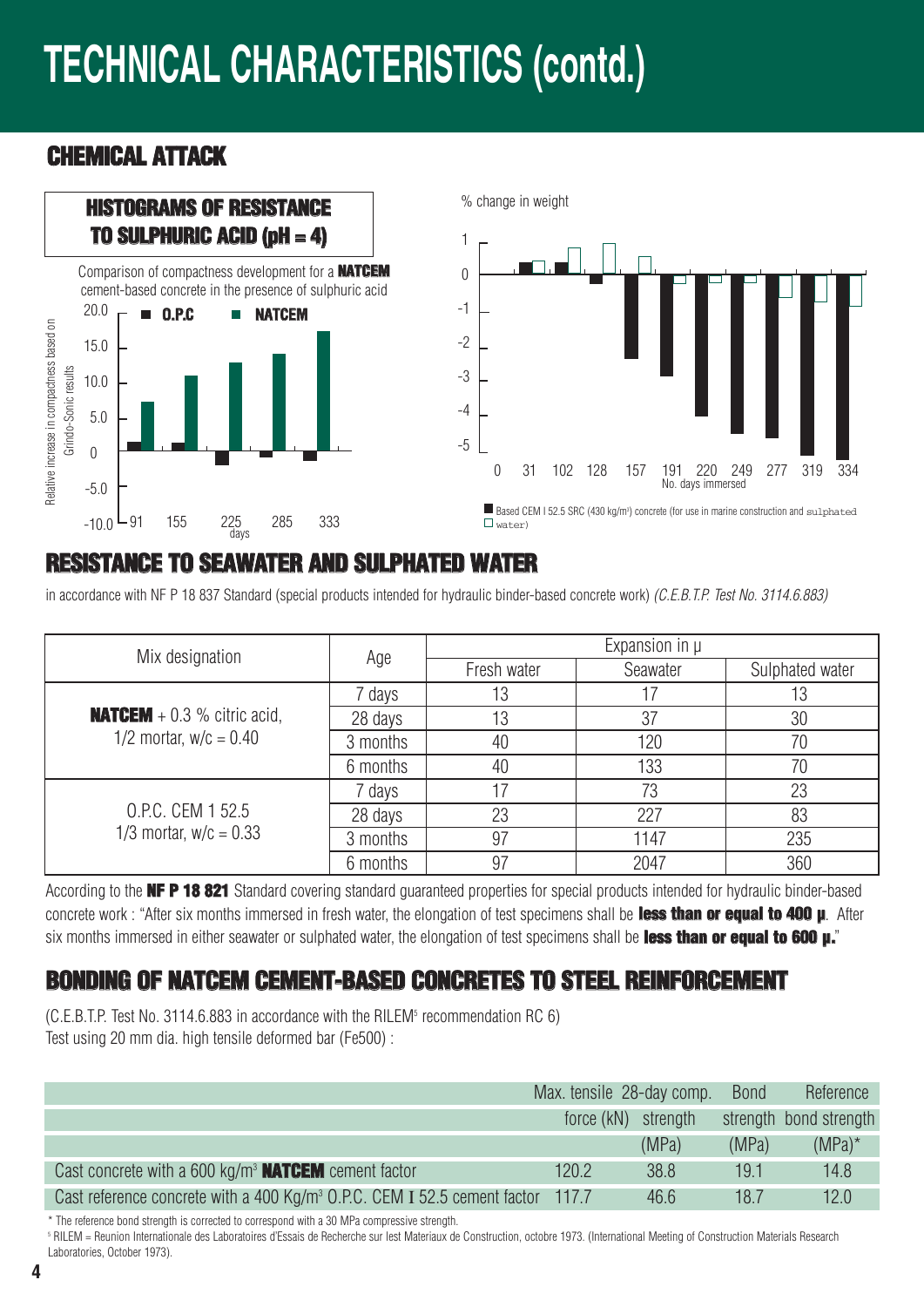### **CARBON DIOXIDE PENETRATION - C.E.B.T.P. TEST**

The principle underlying the accelerated carbon dioxide penetration test is to measure the depth of carbonation on a failure surface.  $4 \times 4 \times$ 16 cm prismatic mortar specimens were used. After storage for 28 days in a damp room (20 $^{\circ}$ C - 99 % R.H.), the mortar specimens were placed in a container enclosing a controlled atmosphere comprising 70 % CO2 at 20°C and 50 % R.H. After 1-3-7-10-21-28-36 and 60 days, the specimens were broken under shear and measurements of carbonation were taken by spraying a water-alcohol solution of phenol phtalene onto the failure surface. The depth of carbonation is the average of the carbonated depths measured on all four sides of the specimen.

The depth of carbonation for a **NATCEM** cement-based mortar (1/2) and a reference CEM II b 32.5 cement-based mortar (1/3) are given in the following table :

| Age (days) | Depth of carbonation (mm) |               |  |  |  |  |
|------------|---------------------------|---------------|--|--|--|--|
|            | CEM II b 32.5 ref. mortar | NATCEM mortar |  |  |  |  |
|            |                           |               |  |  |  |  |
| 1 day      |                           | $\theta$      |  |  |  |  |
| 3 days     | $\overline{2}$            | $\theta$      |  |  |  |  |
| 7 days     | $\mathcal{S}$             |               |  |  |  |  |
| 10 days    | 3.5                       |               |  |  |  |  |
| 21 days    | 3.5                       |               |  |  |  |  |
| 28 days    | 5                         | 1.5           |  |  |  |  |
| 36 days    | 8                         | 1.5           |  |  |  |  |
| 60 days    | 14                        | 1.5           |  |  |  |  |

The rate of carbonation for the *NATCEM* cement-based mortar is thus very low and the carbonation appears to cease after 1 month.

### **BONDING ("PULL OUT")**

TESTED IN ACCORDANCE WITH NF P 18 821 STANDARDS : PULL OUT TESTS FOR HYDRAULIC BINDER-BASED FIXING GROUTS. 7-day results for a vertical rod grouted in a block :

|                                                                                     | Deflection * of grouted rod under a<br>45kN load w.r.t. concrete support | Load at failure (kN) |
|-------------------------------------------------------------------------------------|--------------------------------------------------------------------------|----------------------|
| NATCEM : $(sand/cement = 1/1, w/c = 0.33)$<br>On a dry support<br>On a damp support | 0.3<br>0.24                                                              | 49.4<br>50.1         |

\*Deflection of the rod with respect tot he surrounding concrete must be less than 0.5 mm to comply with the Standard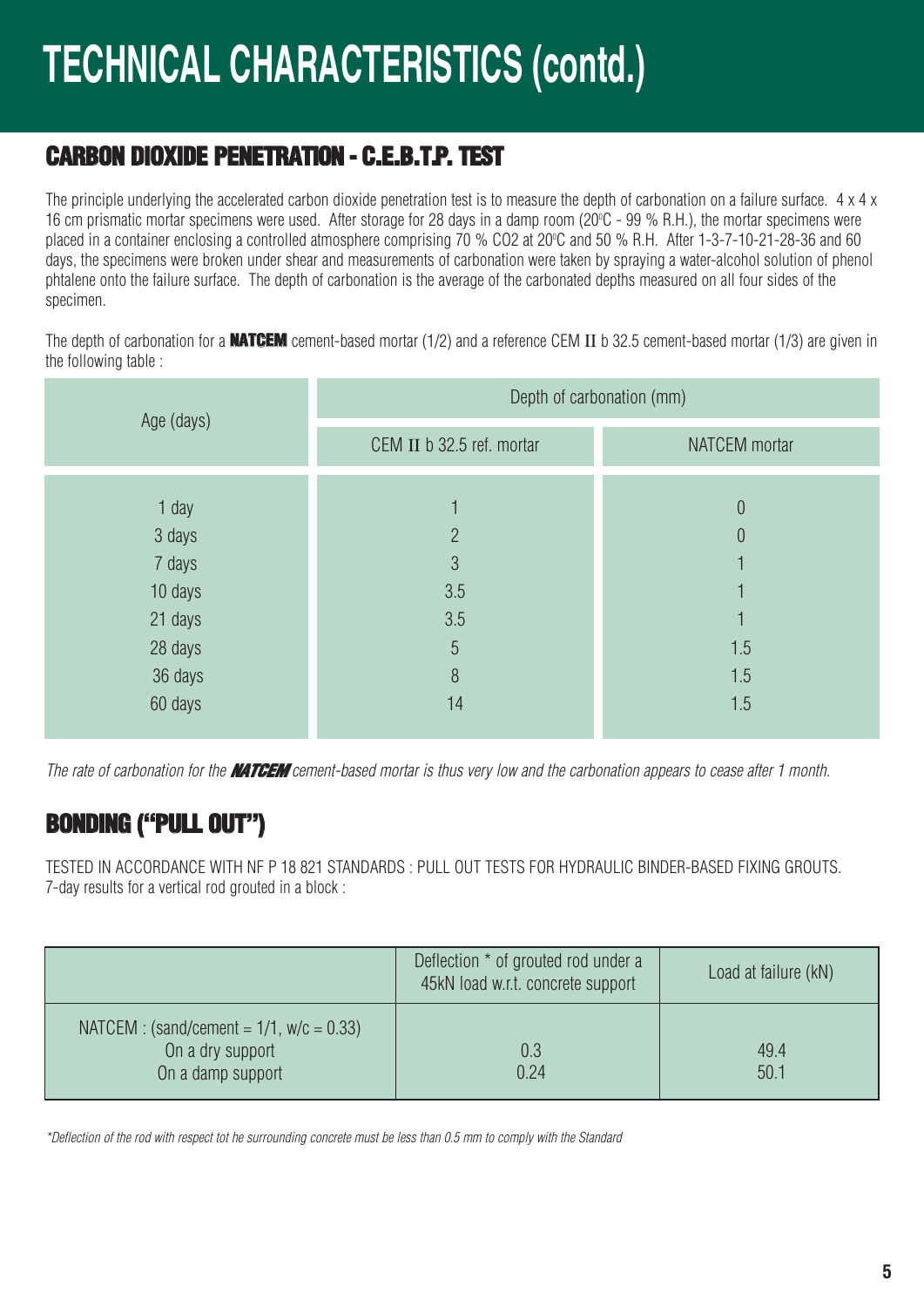## **PERMEABILITY OF NATCEM CEMENT-BASED CONCRETES TO WATER**

#### **"SIGMA" CONCRETE TEST**

The test specimen is obtained cutting a 10 cm long section from a 16 cm dia. x 32 cm long concrete test cylinder with a 600 kg/m<sup>3</sup> **NATCEM** cement content. This specimen is then placed in a PERRIER permeameter (shown in the diagram hereunder).

Permeability test results may be expressed using the following formule :

Coefficient of permeability  $K(m/s) = QL / HST$ , with T in seconds.



n

**30 50 70 90 110 130 150 170** Time (days)

**0**